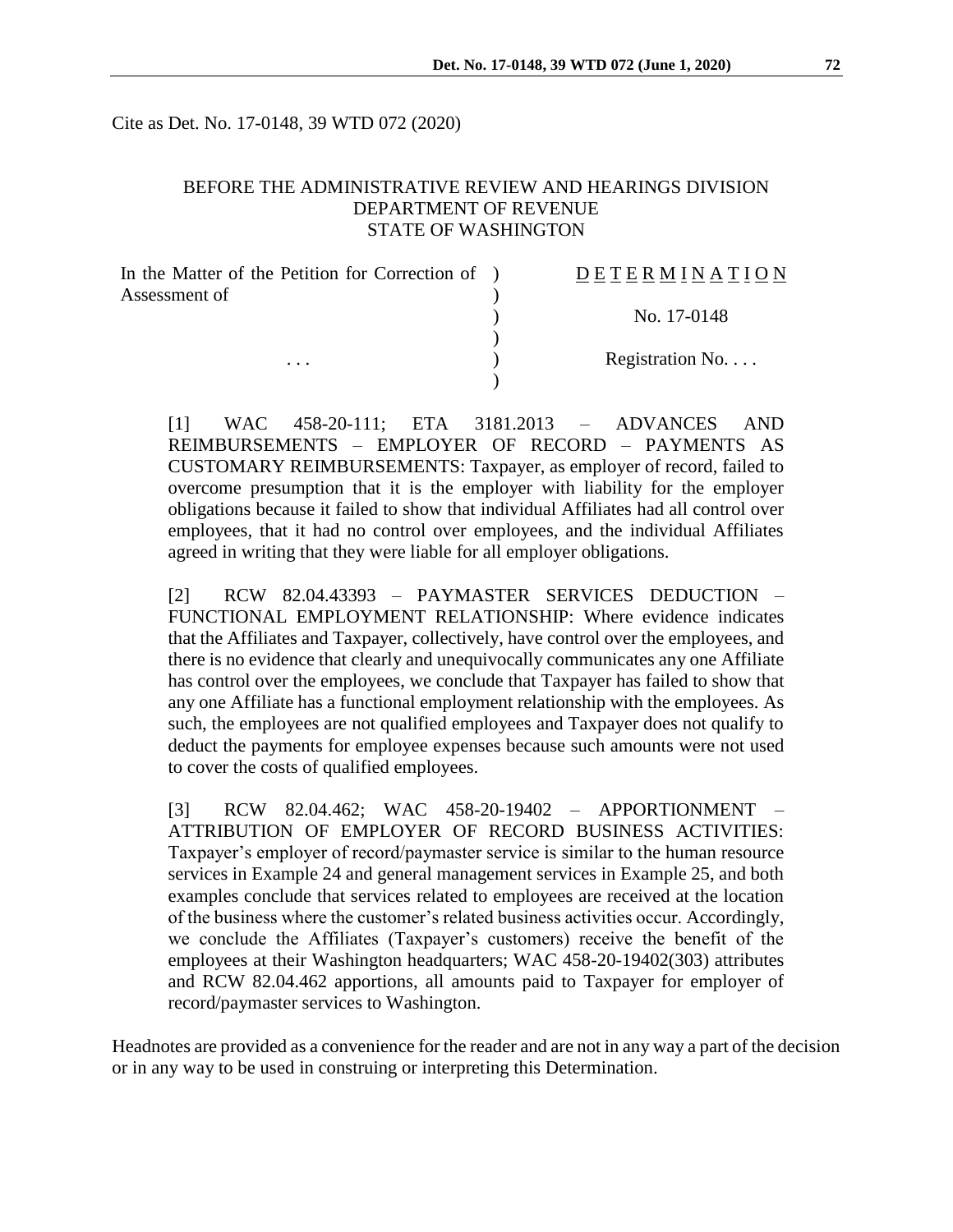Anderson, T.R.O. – An employer of record disputes the assessment of service and other activities business and occupation ("B&O") tax on amounts received from affiliates to compensate for the employer of record's payment of the affiliates' employee expenses. The employer of record asserts it qualifies as a paymaster and such amounts are excluded from gross income under WAC 458-20- 111 and RCW 82.04.43393. Alternatively, should we find these payments are included in gross income, the employer of record asserts these payments should be sourced to the locations of the affiliates' properties being managed by the employees and apportioned outside Washington. Petition denied. $<sup>1</sup>$ </sup>

#### ISSUES

- 1. Whether an employer of record may exclude amounts received from affiliates to compensate for the employer of record's payment of the affiliates' employee expenses under WAC 458- 20-111 and ETA 3181.2013.
- 2. Whether an employer of record may deduct amounts received from affiliates to compensate for the employer of record's payment of the affiliates' employee expenses under RCW 82.04.43393.
- 3. Whether an employer of record may apportion employee expense amounts to the locations of affiliates' properties managed by such employees, under RCW 82.04.462 and WAC 458-20- 19402.

## FINDINGS OF FACT

. . . ("Taxpayer") is the employer of record for employees staffing the following four Washington affiliated businesses: . . . , (collectively, the "Affiliates"). Since 2008, Taxpayer has paid the employees' payroll, retirement account contributions, and health savings account contributions. In turn, the Affiliates pay Taxpayer the amounts it expends for the payment of these employees' payroll, retirement account contributions, and health savings account contributions.

The parent corporation of the affiliated group is . . . . Taxpayer and the Affiliates are owned (in large part, if not entirely) by . . . and headquartered in Washington. The Affiliates engage in various real estate-related business activities.<sup>2</sup> Employees staffing the Affiliates provide business support for property management activities such as hiring on-site management, contracting, renting, and maintaining the properties. For example, Taxpayer states the Affiliates may be responsible for contracting out on-site property management activities/grounds maintenance activities such as landscaping and pool maintenance. The employees engage in these activities from the Affiliates' Washington headquarters and may occasionally travel to the locations of the properties in Washington . . . and various other states.

 $\overline{a}$ 

<sup>&</sup>lt;sup>1</sup> Identifying details regarding the taxpayer and the assessment have been redacted pursuant to RCW 82.32.410.

 $2 \ldots$  purchases limited partnership and other financial interests in partnerships that own apartment complexes;  $\ldots$ manages acquisitions, dispositions, and operations of affordable housing properties; . . . acquires or leases land and builds apartments; and . . . purchases, sells, and manages convention apartment complexes.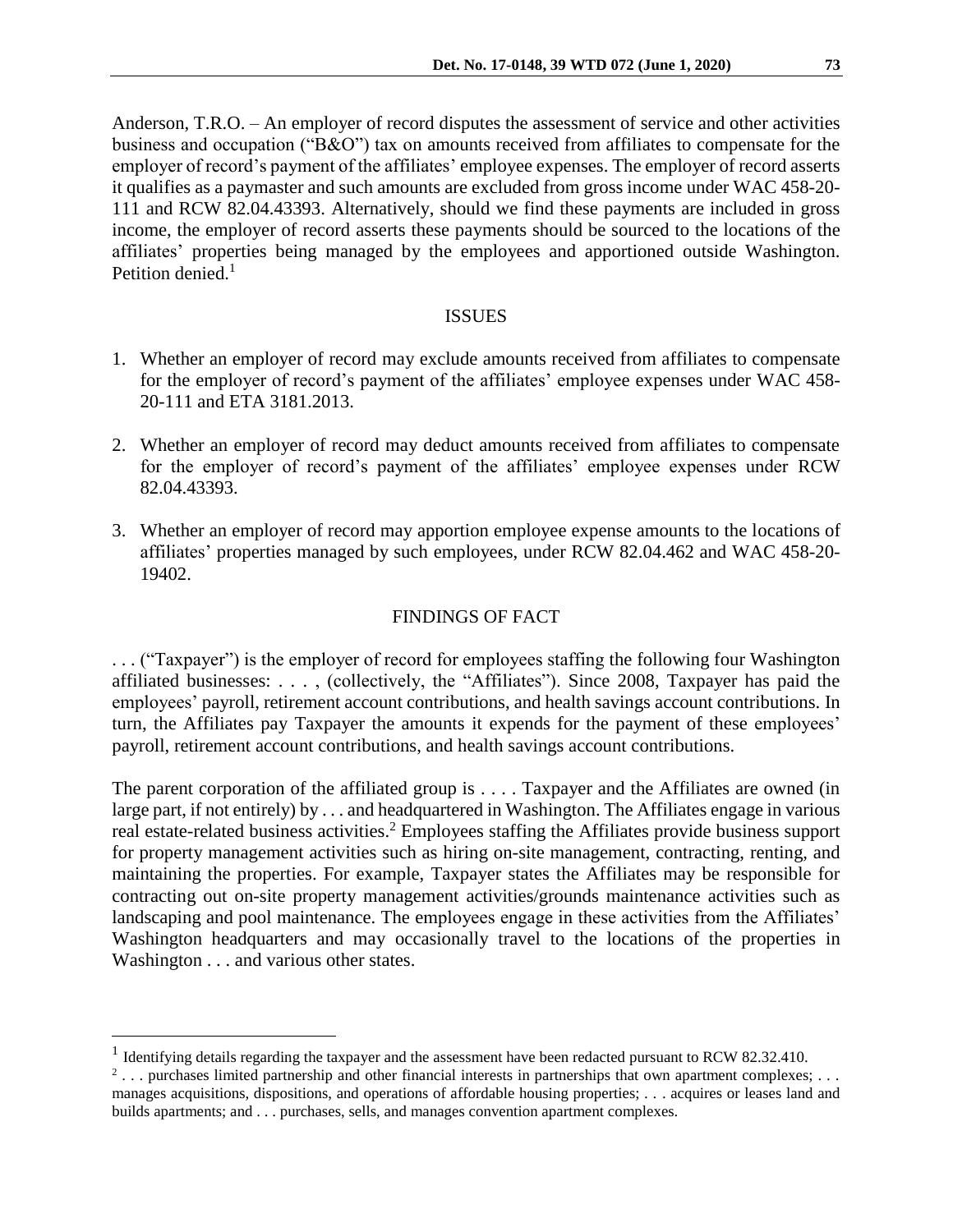On January 1, 2008, Taxpayer and each of the Affiliates entered into a "Reimbursement Agreement" that states, in pertinent parts, as follows:

. . .

2. **Common Paymaster.** Paymaster shall act as paymaster for the Affiliate's employees, provided however, that all employees of the Affiliate shall remain solely employees of the Affiliate and the Affiliate shall reimburse Paymaster for the salaries and other payroll expenses (including employment taxes, insurance premiums and deductibles, and fringe benefits) of such employment.

. . .

#### **4. General Principles of Cost Allocation.**

**(a) No fee.** Paymaster shall receive no fee or other compensation for the Services performed hereunder, however, Paymaster shall receive reimbursement from Affiliate for the costs and expenses paid or incurred by Paymaster in connection with the Services as set forth herein.

**(b) Cost Allocation.** Paymaster and Affiliate agree and acknowledge that Paymaster may utilize its employees, equipment, facilities and other assets for the provision of the Services and for the conduct of Paymaster's business. All of Paymaster's expenses paid or incurred in connection with the Services or Affiliate's business shall be paid or reimbursed by Affiliate in full, upon request. Paymaster hereby agrees to record the cost and expenses separately for the Services and Paymaster's business.

Each "Reimbursement Agreement" was effective for one year and automatically renewed (for one year) unless a party provided notice to terminate.

On January 10, 2008, Taxpayer and the Affiliates invited all employees to attend a Brown Bag Seminar on Taxpayer's role as employer of record and the contents of the Reimbursement Agreements. A few days later, on January 13, 2008, . . . , Director of Human Resources/ . . . , sent an e-mail to ". . . All" to further explain Taxpayer's role as employer of record. In pertinent parts, the e-mail states as follows:

Effective January 1, 2008, . . . will replace . . . and . . . as our paymaster so that our payroll costs can be incurred directly by the new business entities. By setting up this new paymaster entity, we will save approximately \$ . . . per year in Washington and [City] B&O Tax. . . . has entered into a paymaster/reimbursement contracts with the 4 main business groups. So while your paycheck and future W-2s will be issued by . . . , some of you will actually be employed by one of the four new business entities.

If you work exclusively for one of the new business entities, that particular entity will be your legal "employer." In other words, . . . all work exclusively for . . . all work exclusively for . . . works exclusively for . . . all work exclusively for . . . .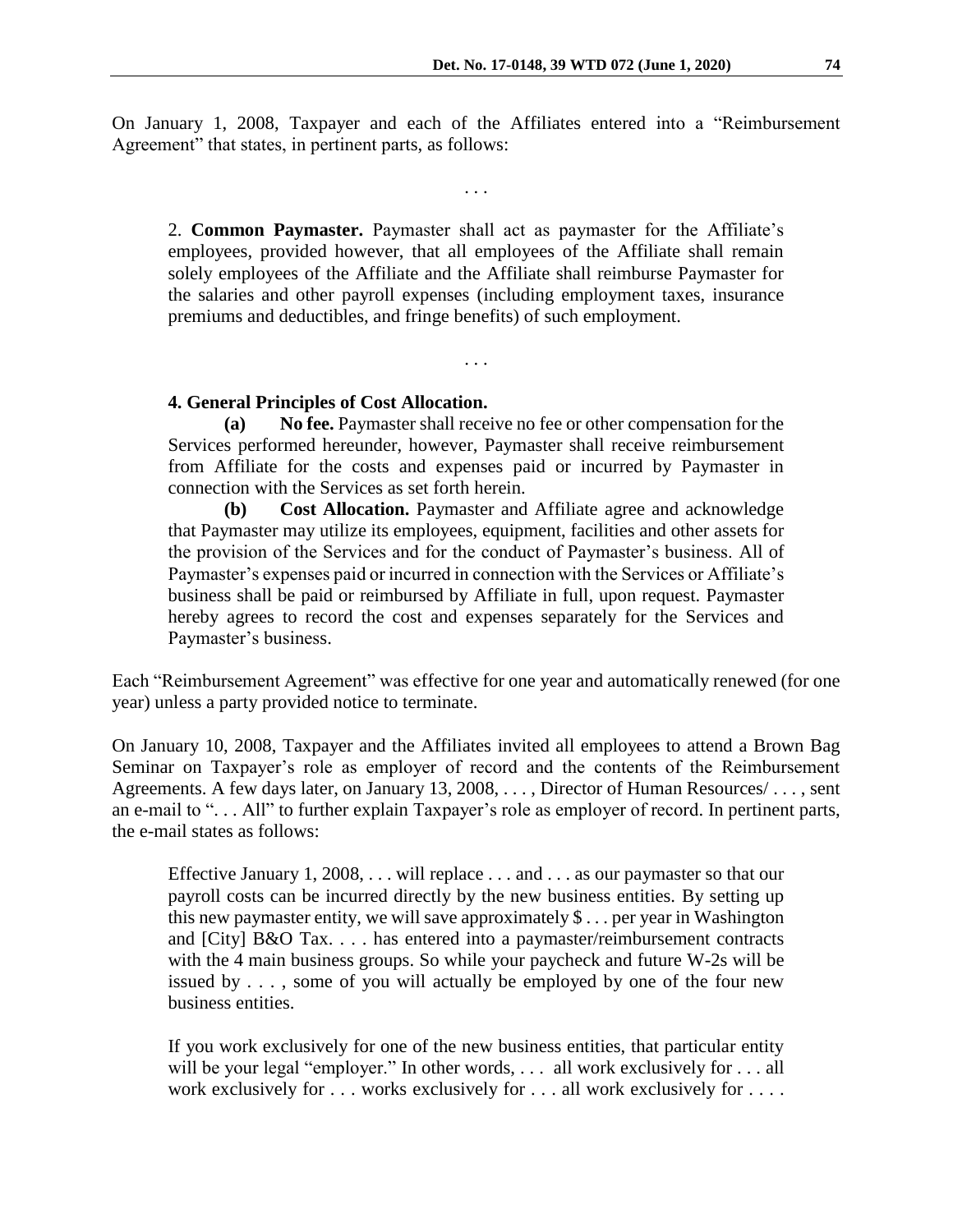The remainder of us work for the paymaster entity, . . . , as our work is allocated across all of the business units in various percentages.

. . .

Now, if you're saying to yourself that this seems pretty confusing, we understand. Because we all say we work for "...," and that is how we are known through our business partners, website, vendors, etc., we have filed the trade name ". . . " to apply to all of our business units. While the legal name of your entity might be . . . --------, you can still identify yourself as an employee of . . . . The trade name we filed has no "Inc." on it; it is simply ....

The Washington State Department of Revenue's (the "Department's") Audit Division ("Audit") reviewed Taxpayer's books and records from January 1, 2010, through March 31, 2014 (the "Audit Period"). On June 1, 2015, Audit issued an assessment against Taxpayer for \$ . . . , comprised of \$ . . . in service and other activities B&O tax, \$ . . . in interest, and \$ . . . in 5% assessment penalty.

The entire assessment stems from payments received from the Affiliates, for Taxpayer's payment of, the payroll, retirement account contributions, and health savings account contributions, for employees staffing the Affiliates. Taxpayer excluded these payments from gross income because it believed Taxpayer was acting as a paymaster and entitled to exclude these payments as advances or reimbursements under WAC 458-20-111.

After reviewing Taxpayer's general ledger, payroll contracts, employee contracts, employee handbook, and e-mails, Audit concluded that Taxpayer had failed to demonstrate the arrangement met the first and third elements of WAC 458-20-111. The January 13, 2008, e-mail stated that Taxpayer had its own employees to allocate to the Affiliates and Audit concluded that Taxpayer was liable for the employee obligations with respect to these employees; thus, Taxpayer failed to show that employee expense amounts were customary reimbursements or advances.

In addition, the example employment contract dated June 3, 2014, and the January 13, 2008, email, state that Taxpayer and the Affiliates are part of "the Company," and instructs employees to identify themselves as employees of " . . . ." Audit concluded that these references to the collective group of related companies failed to establish who held control over the employees for purposes of supervising, compensation, hiring and firing, etc., in the eyes of the employees. Audit determined the documents assigned control to the parent corporation, Taxpayer, and Affiliates, collectively; thus, Taxpayer failed to show that employee expense amounts were customary reimbursements or advances.

Audit also concluded that Taxpayer had failed to establish that it is a bona fide agent of the individual Affiliates and has no liability for employer obligations, other than as agent. Although Audit found consent and control sufficient to establish Taxpayer as a bona fide agent, Audit determined Taxpayer had potential for primary or secondary liability for employer obligations because it had not informed employees of the agency relationship and received written acknowledgement and consent to the arrangement. Further, as mentioned above, Audit found clear liability for the employer obligations for those employees that worked for Taxpayer.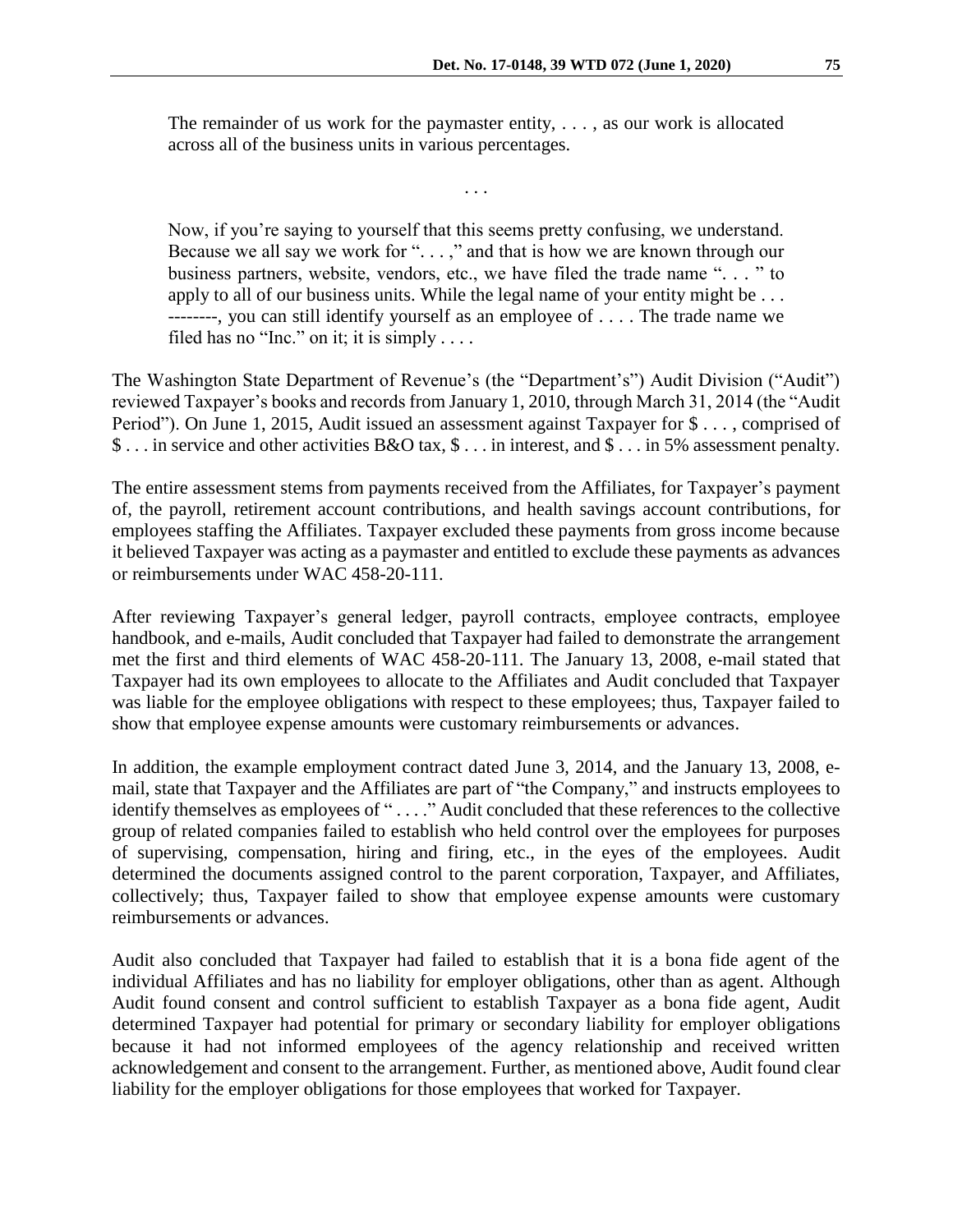For the later portion of the Audit Period (October 1, 2013 – March 31, 2014), Audit concluded that Taxpayer did not qualify to deduct employee expense amounts from gross income under RCW 82.04.43393. (Beginning October 1, 2013, a qualified employer of record engaged in providing paymaster services for affiliated businesses, who met the statutory criteria, could deduct amounts received for such services under RCW 82.04.43393.) Audit found the collective control over the employees prevented any one Affiliate from having a "functional employment relationship" with employees serving as staff (for such one Affiliate) and the employees were not "qualified employees" under RCW 82.04.43393.

Taxpayer disputes the full assessment and asserts that the employee expense payments are excluded from gross income under WAC 458-20-111. Taxpayer asserts that it was acting as an agent of the Affiliates and notified the employees that Taxpayer was not the employer.

In the course of the appeal, Taxpayer gathered and provided acknowledgements signed September 30, 2015, to October 15, 2015, from every employee of the Affiliates, which state:

Acknowledgement made as of the \_\_\_\_\_ day of \_\_\_\_\_\_\_\_\_\_\_\_\_, 2015, by (the "Employee").

. . . :  $\Box \ldots$  (formerly  $\ldots$ )  $\Box \ldots$  (formerly  $\ldots$ )  $\Box \ldots$  (formerly ...)

It is understood and agreed that any liability for employer obligations with regards to the Employee's compensation, benefits, or other employer obligations is solely that of the above . . . entity. It is further understood and agreed that . . . acts as the agent of the above . . . entity in administering and paying the payroll of the Employee. As such, . . . has no primary or secondary liability for the employer obligations to the Employee.

It is understood and agreed that the above . . . entity has exclusive authority to supervise the Employee, determine the Employee's activities, conduct the Employee's performance reviews, and perform other common employer functions and duties. As such, . . . only acts as a paymaster and has no functional employment relationship with the Employee.

It is understood and agreed that the Employee performs services related to the real property related business activities of the above . . . entity

The above statements apply to all periods dating back to the date the Employee was first employed by the above . . . entity.

Employee Signature Date

\_\_\_\_\_\_\_\_\_\_\_\_\_\_\_\_\_\_\_\_\_\_\_\_\_\_\_\_\_\_\_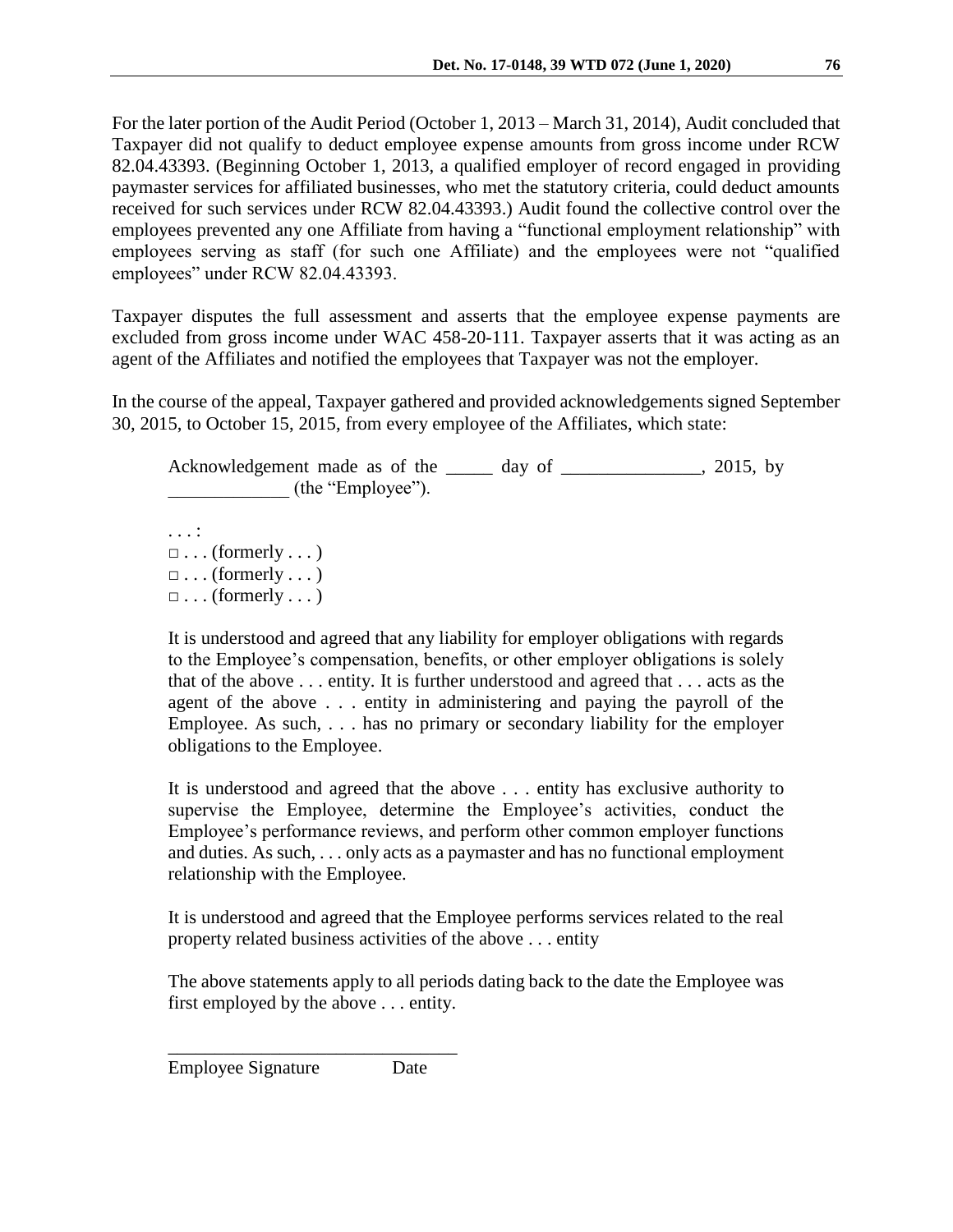Taxpayer asserts that the January 13, 2008, e-mail and these acknowledgements establish:

...(1)... has never been liable for the employees' salaries, benefits, payroll taxes, and similar obligations of the employees of its affiliates new business entities; (2) . . . has never exercised control over the employees of its affiliates in terms of supervision, compensation, hiring, and firing; and (3) the employees of the affiliates were informed of and acknowledged the agency relationship between . . . and its affiliates.

Taxpayer also states that its own employees (those that the January 13, 2008 [email], stated Taxpayer would allocate amongst the Affiliates) were not included in the assessment, and it reported and paid business and occupation tax on any employee expense payments received for these employees.

Taxpayer asserts that Audit wrongly concluded no one Affiliate has a functional employment relationship with the employees staffing it and Taxpayer is not entitled to deduct employee expense payments under RCW 82.04.43393.

Should we determine that employee expense payments are included in Taxpayer's gross income, Taxpayer asserts that we should apportion the payments to the location of the Affiliates' properties managed by the employees.

### ANALYSIS

Washington imposes the B&O tax on every person for the act or privilege of engaging in business activities in Washington. RCW 82.04.220. "[T]he legislative purpose behind the B&O tax scheme is to tax virtually all business activity in the state." *Impecoven v. Department of Rev.,* 120 Wn.2d 357, 841 P.2d 752 (1992). We measure the tax by applying particular rates against the value of products, gross proceeds of sale, or gross income of the business, as the case may be. RCW 82.04.220.

Gross income from providing payroll and benefits services, administrative services, and accounting services is generally taxable under the service and other activities classification measured by the "gross income of the business." RCW 82.04.290(2). "Gross income of the business" means the value proceeding or accruing by reason of the transaction of the business engaged in, without any deduction on account of any expenses whatsoever paid or accrued. RCW 82.04.080.

#### **WAC 458-20-111: Advance or Reimbursement**

The Department recognizes that certain payments are mere reimbursements for expenses advanced for a client and excludes such receipts from the gross income of the business. WAC 458-20-111 is the Department's Administrative Rule setting forth the criteria for excludable advances and reimbursements and states, "There may be excluded from the measure of tax amounts representing money or credit received by a taxpayer as reimbursement of an advance in accordance with the regular and usual custom of his business or profession." WAC 458-20-111.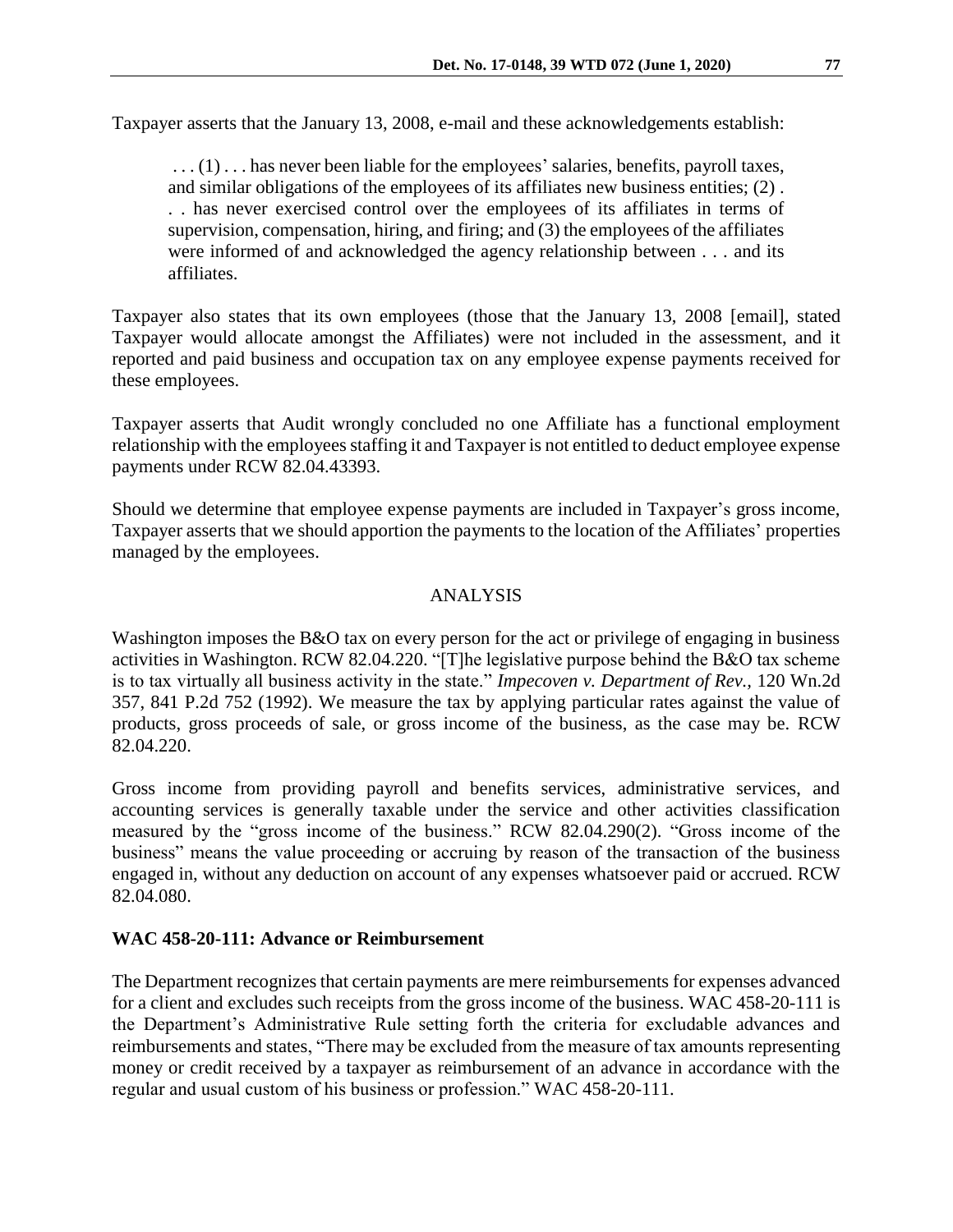WAC 458-20-111 defines the terms "advance" and "reimbursement" and limits the application of these terms to "only when the customer or client alone is liable for the payment of the fees or costs and when the taxpayer making the payment has no personal liability therefor, either primarily or secondarily, other than as agent for the customer or client." *See Washington Imaging Services, LLC v. Dep't of Revenue,* 171 Wn.2d 548, 560, 252 P.3d 885 (2011) ("The concept is that 'amounts that merely 'pass through' a business in its capacity as an agent cannot be attributed to the business activities of the agent' and therefore 'such amounts are not taxable.'"); *Rho Co. v. Dep't of Revenue,* 113 Wn.2d 561, 782 P.2d 986 (1989); *City of Tacoma v. Wm. Rogers Co.,* 148 Wn.2d 169, 60 P.3d 79 (2002).

In total, WAC 458-20-111 sets forth the following three requirements:

- 1. The payments are customary reimbursements for advances made to procure a service for the client;
- 2. The payments involve services that the taxpayer does not or cannot render; and
- 3. The taxpayer is not liable for paying the employer obligations, except as the agent of the client.

WAC 458-20-111; *see also Washington Imaging Services, LLC,* 171 Wn.2d at 561-562. A payment must meet all of these requirements to be excludable from gross income. *Id.* Here, our focus is on the first and third requirements.

The Department has issued guidance on the application of WAC 458-20-111 to paymasters and employers of record. Excise Tax Advisory 3181.2013 ("ETA 3181") provides guidance in determining when a taxpayer qualifies as a paymaster and is able to exclude amounts received to pay the employer obligations of its clients from gross income. A "paymaster" is "generally . . . a person that acts as an agent for the purpose of paying the employer obligations of one or more clients," and, the term "employer obligations" includes employee salaries, benefits, payroll taxes, and similar obligations.

ETA 3181 goes on to explain that, when the taxpayer is an employer of record – as here – certain safe harbors apply to the first and third, requirements.<sup>3</sup>

As to the first requirement, ETA 3181 states, in pertinent part:

 $\overline{a}$ 

When the taxpayer is the employer of record*, the taxpayer is presumed to be the employer with liability for the employer obligations.* To satisfy this element, the taxpayer must provide the Department with evidence to establish that the client is the employer with liability for the employer obligations.

- o For example, the following evidence will collectively establish that the client is the employer with liability for the employer obligations:
	- The client has all control over the employees (such as determining and supervising activities, setting compensation, hiring and firing authority, etc.);

<sup>&</sup>lt;sup>3</sup> By way of background, "An 'employer of record' is the person who reports employees under its own UBI or EIN for state or federal tax, employment security, or insurance purposes." ETA 3181.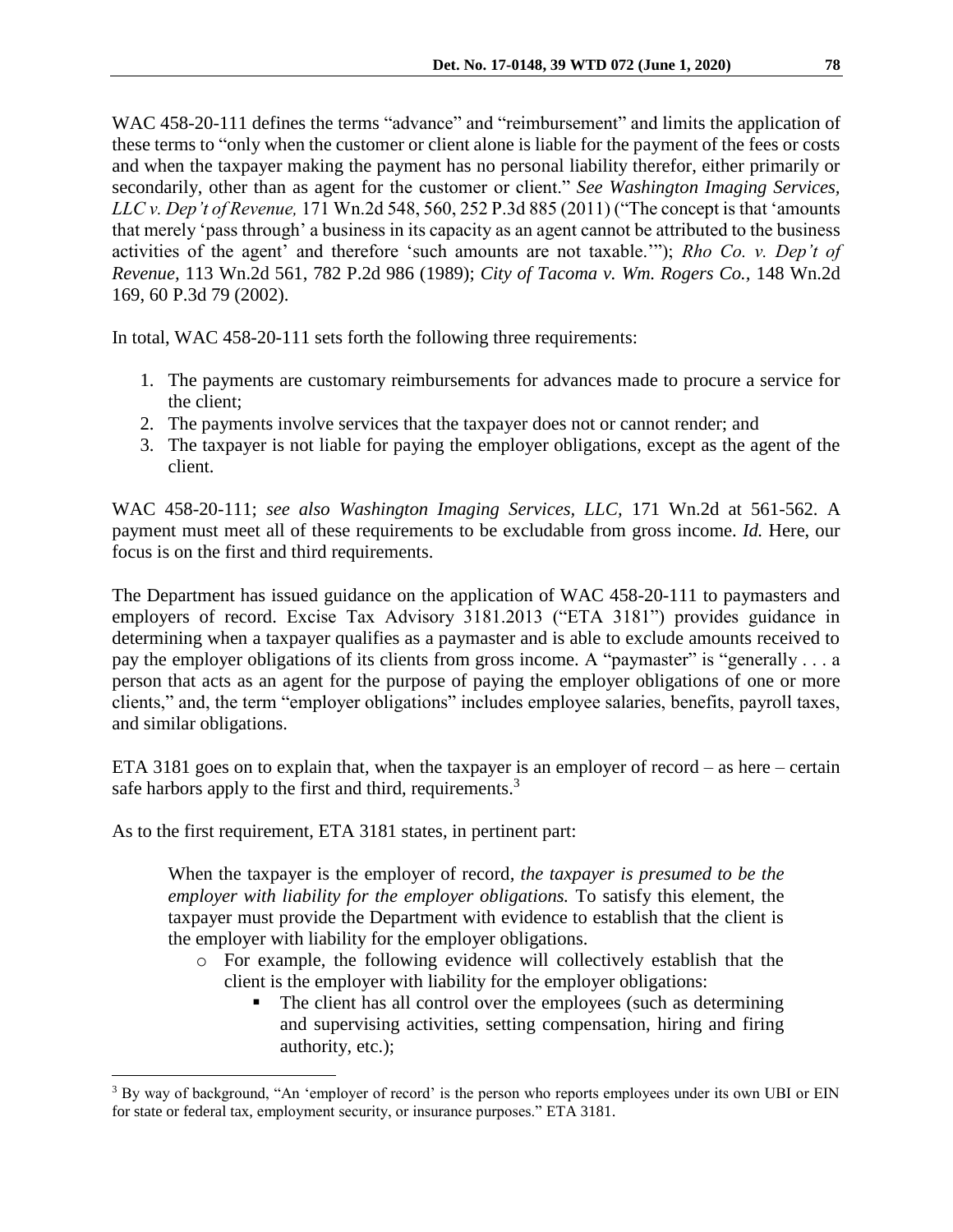- The taxpayer has no such control; and
- The client agrees in a writing enforceable by the employees that it is the employer liable for all employer obligations (e.g. through an employment contract or employee handbook).

As to the third requirement, ETA 3181 states, in pertinent part:

An employer of record may have liability for certain employer obligations under common law and state and federal statutes. However, for purposes of this ETA, a taxpayer that is an employer of record will be deemed to satisfy this element when either:

- Each employee agrees in writing that the paymaster has no liability to the employee to pay any employer obligations; or
- In the case of a captive paymaster, the paymaster is a Form 2678 Agent for the clients under 26 U.S.C. §3504 and the employees are provided with written notice of the paymaster arrangement, including the client's status as employer liable to the employees for all employer obligations.

(Emphasis added.)

Taxation is the rule and exemption is the exception. *Budget Rent-A-Car of Washington-Oregon, Inc. v. Washington Dep't of Revenue,* 81 Wn.2d 171, 174 – 175, 500 P.2d 764 (1972), *citing, Fibreboard Paper Prods. Corp. v. State,* 66 Wn.2d 87, 401 P.2d 623 (1965). Anyone claiming a benefit or deduction from a tax has the burden of showing that she qualifies for it. *Budget Rent-A-Car of Washington-Oregon Inc.,* 81 Wn.2d at 174-175, *citing, Group Health Coop. of Puget Sound, Inc. v. Washington State Tax Comm'n,* 72 Wn.2d 422, 433 P.2d 201 (1967).

With respect to the first requirement, Taxpayer must provide the Department with evidence to establish that the individual Affiliates were the employers with liability for the employer obligations. ETA 3181; WAC 458-20-111. For example, Taxpayer can do this by showing the individual Affiliates had all control over employees; Taxpayer had no control over employees; and the individual Affiliates agreed in writing that they were liable for all employer obligations. Here, Taxpayer has provided the following pieces of evidence: (1) the January 13, 2008 e-mail; (2) the Reimbursement Agreement; (3) a sample employment letter; and (4) employee acknowledgments signed after the Audit Period. After considering this evidence, we conclude that Taxpayer has not met its burden to show that individual Affiliates were the employers with liability for the employer obligations.

*January 13, 2008 E-mail*

The January 13, 2008, e-mail to employees explains Taxpayer's role as "our paymaster" and states that Taxpayer will issue paychecks and W-2s while "some of you will actually be employed by one of the four new business entities." We conclude the January 13, 2008 e-mail does not show that the individual Affiliates were the employers with liability for employer obligations.

The January 13, 2008, e-mail goes on to tell employees, "While the legal name of your entity might be . . . --------, you can still identify yourself as an employee of . . . ." This statement communicates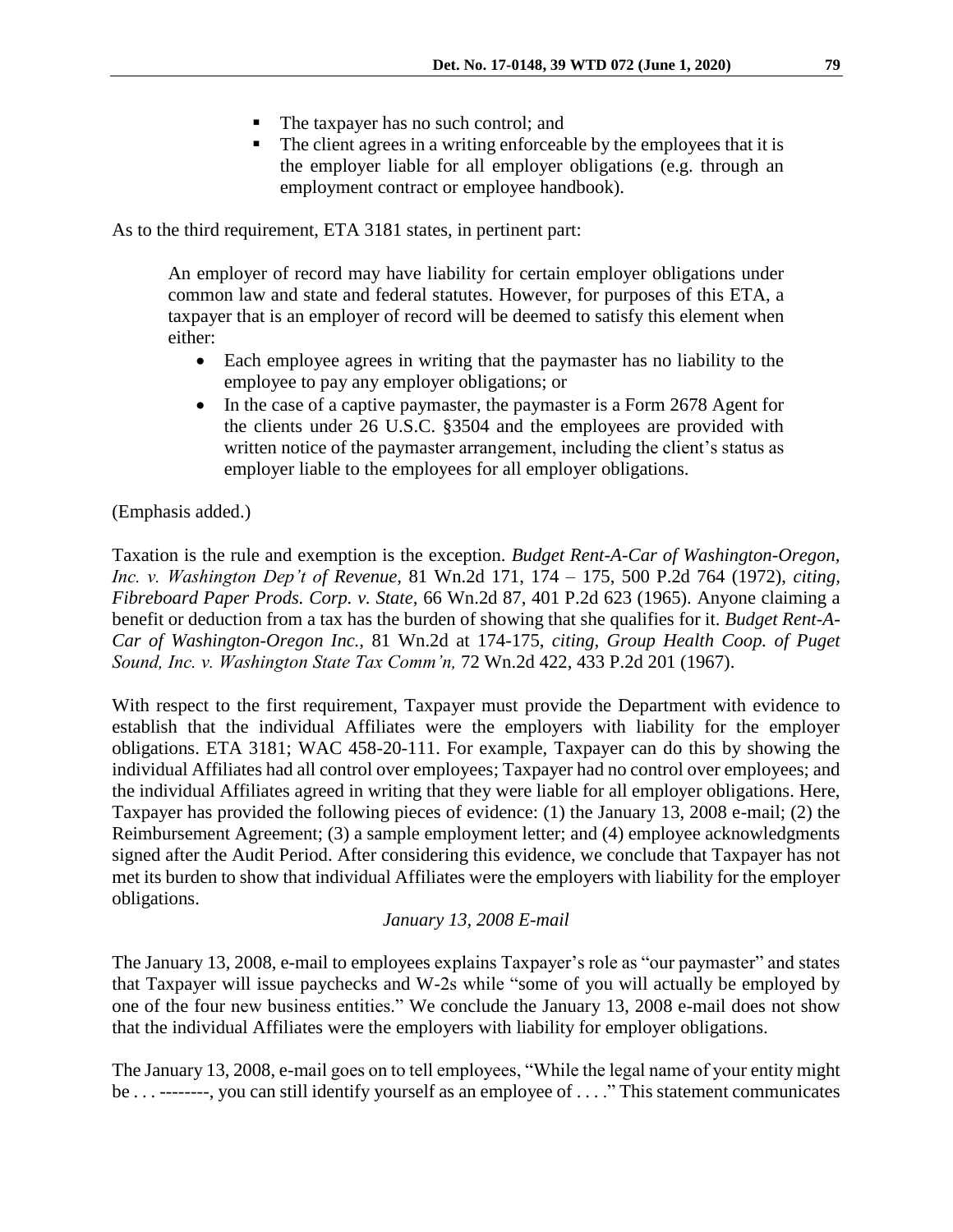to the employees that all the related entities, i.e. all Affiliates and Taxpayer, have collective control over the employees. The January 13, 2008, e-mail does not establish that any one Affiliate has pervasive control of the employees staffing it.

#### *Reimbursement Agreement*

The Reimbursement Agreement also communicates collective control over employees. It states that Taxpayer shall serve as a paymaster for the Affiliate's employees, all employees of the Affiliate shall remain solely employees of the Affiliates, and the Affiliates shall reimburse Taxpayer (as paymaster) for the salaries and other payroll expenses of such employment. (Paragraph 2.) But, then, the Reimbursement Agreement states, "Paymaster [Taxpayer] and Affiliate agree and acknowledge that Paymaster may utilize its employees, equipment, facilities and other assets for the provision of the Services and for the conduct of Paymaster's business." This statement communicates that even employees staffing the Affiliates are subject to Taxpayer's use and control for any conduct of Taxpayer's business. The Reimbursement Agreement does not establish that any one Affiliate has pervasive control of the employees staffing it nor that Taxpayer had no control over the employees.

#### *Sample Employment Letter*

Lastly, the sample employment letter also communicates this collective control over employees... . . – the tradename for Taxpayer and the Affiliates – offers the employment opportunity and sets the terms (salary, benefits, duties of employment, etc.) of such employment. The sample employment letter does not specify the actual Affiliate the prospective employee will be staffing. Using a trade name instead of a specific Affiliate communicates that every entity using the trade name (including Taxpayer) will have collective control over the prospective employee, rather than a specific Affiliate with pervasive control.

We agree with Audit's conclusion that the evidence fails to establish that the individual Affiliates were the employers with liability for the employer obligations, as the January 13, 2008, e-mail, Reimbursement Agreement, and sample employment letter, do not show the individual Affiliates had pervasive control over employees and Taxpayer had no control over such employees.

#### *Employee Acknowledgments*

We note that Taxpayer has provided employee acknowledgments that state the employee understands the individual Affiliate is liable for any employer obligations and has pervasive control over such employee. The employee acknowledgments also state that Taxpayer has no liability for employer obligations, acts only as paymaster, and has no functional employment relationship with the employee. These employee acknowledgments contain the key language required by ETA 3181 for a paymaster to exclude employee expense reimbursements and advances from gross income. However, the employee signed the employee acknowledgments after the Audit Period.

With these employee acknowledgments, Taxpayer asserts that it has presented the Department with the same information as the taxpayer in Det. No. 12-0166ER, 35 WTD 82 (2013). In 35 WTD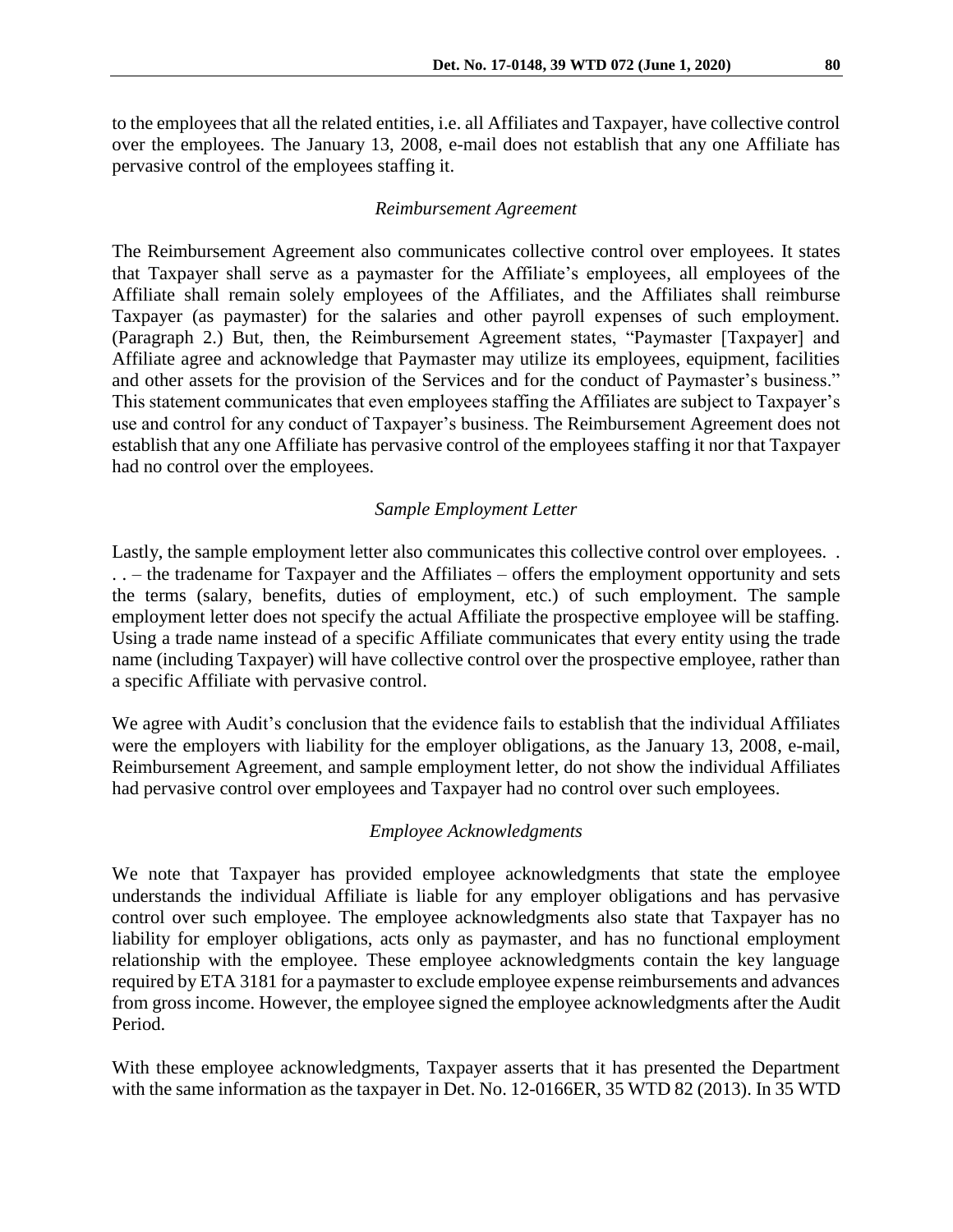82, the Department found an affiliated payroll agent was entitled to exclude affiliate's payroll reimbursements from gross income, subject to the verification of employee acknowledgments. The taxpayer in 35 WTD 82 presented the Department with a reimbursement agreement stating the affiliates had pervasive control over the employees and employee acknowledgments signed and dated, contemporaneous to the date the taxpayer and affiliates entered into the Reimbursement Agreement. The Department granted taxpayer's petition subject to verification that every employee had signed an employee acknowledgment contemporaneous with affiliates signing the Reimbursement Agreement.

Here, the signature date of Taxpayer's employee acknowledgments distinguishes this Taxpayer from the taxpayer in 35 WTD 82. The holding in 35 WTD 82 – granted, subject to verification of the signatures of the employee acknowledgments – illustrates the importance of contemporaneous employee acknowledgment and consent (signature). Further, as explained above, the retroactive employee acknowledgments are inconsistent with the contemporaneous documents (January 13, 2008, e-mail, Reimbursement Agreement, and sample employment letter).

Because Taxpayer has failed to establish that it meets the first requirement of WAC 458-20-111, we conclude that Audit properly determined that WAC 458-20-111 does not exclude the employee expense payments from Taxpayer's gross income.

## **RCW 82.04.43393: Paymaster Services Deduction**

On October 1, 2013, (during the Audit Period) a deduction for certain amounts received from providing paymaster services to an affiliated business became effective. RCW 82.04.43393 reads, in pertinent part, as follows:

(1) In computing tax there may be deducted from the measure of tax, amounts that a *qualified employer of record* engaged in providing paymaster services receives from an affiliated business to cover employee costs of a *qualified employee*. However, no exclusion is allowed under this section for any employee costs incurred in connection with a contractual obligation of the taxpayer to provide services, including staffing services as defined in RCW 82.04.540.

(Emphasis added.)

RCW 82.04.43393 allows a deduction when each of the four requirements are met: (1) the taxpayer is a qualified employer of record; (2) the taxpayer is providing paymaster services; (3) the paymaster services are provided to an affiliated business only; and (4) the amount are paid to cover the costs of a qualified employee. Excise Tax Advisory 3196.2014 ("ETA 3196"). Audit concluded that Taxpayer's and the Affiliates' collective control over the employees prevented them from being "qualified employees." Our focus is on the fourth requirement.

"'Qualified employee' means an employee with whom *the affiliated business has a functional employment relationship*. Neither the employer of record, nor any other affiliate, may have a functional employment relationship with the employee." RCW 82.04.43393(2)(e). (Emphasis added.)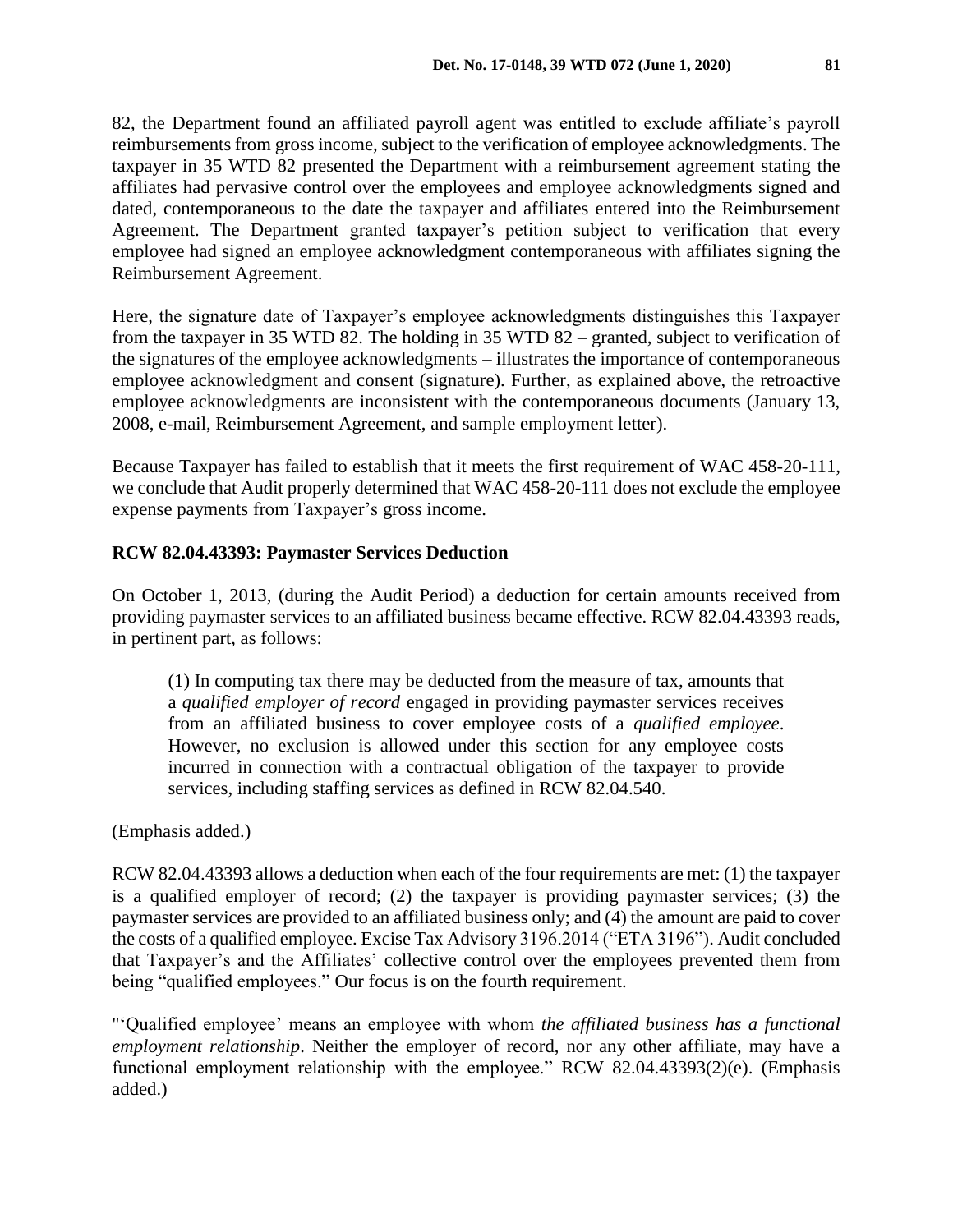"'Functional employment relationship' means having control over the work schedule and activities of the employees and control over all employment decisions such as salary, discipline, hiring, or layoffs." RCW 82.04.43393(2)(c). Or, stated differently, functional employment relationship means pervasive control.

As explained above, the evidence indicates that the Affiliates and Taxpayer, collectively, have control over the employees. There is no evidence that clearly and unequivocally communicates any one Affiliate has control over the employees. We conclude that Taxpayer has failed to show that any one Affiliate has a functional employment relationship with the employees. As such, the employees are not qualified employees and Taxpayer does not qualify to deduct the payments for employee expenses because such amounts were not to cover the costs of qualified employees.

### **Apportionment**

Because we have determined that the employee expenses payments are included in Taxpayer's gross income, we now consider Taxpayer's alternative argument to attribute such amounts to the individual locations of the Affiliates' properties managed by the employees.

Effective June 1, 2010, RCW 82.04.460(1) provides:

Except as otherwise provided in this section, any person earning apportionable income taxable under this chapter and also taxable in another state must, for the purpose of computing tax liability under this chapter, apportion to this state, in accordance with RCW 82.04.462, that portion of the person's apportionable income derived from business activities performed within this state.

"Apportionable income" is gross income of the business generated from engaging in apportionable activities. RCW 82.04.460(4)(a). "Apportionable activities" specifically include those taxed under RCW 82.04.290, the service and other activities B&O tax classification. RCW 82.04.460(4)(a)(vi). Here, Taxpayer provided employer of record/paymaster services, which are taxable under RCW 82.04.290. Therefore, Taxpayer was engaged in "apportionable activities" in Washington and earned "apportionable income."

WAC 458-20-19402 is the Department's Administrative Rule explaining the application of single factor receipts apportionment. It defines "[t]axable in another state" to mean either:

(A) The taxpayer is subject to a business activities tax by another state on the taxpayer's income received from engaging in apportionable activity; or (B) The taxpayer is not subject to a business activities tax by another state on the taxpayer's income received from engaging in apportionable activity, but the taxpayer meets the substantial nexus thresholds described in WAC 458-20-19401 for that state.

WAC 458-20-19402(105)(h)(i). Taxpayer has failed to show us that it is also taxable in another state. The record before us does not reflect that Taxpayer was subject to a business activities tax nor met the substantial nexus threshold in WAC 458-20-19401, in another state, for employer of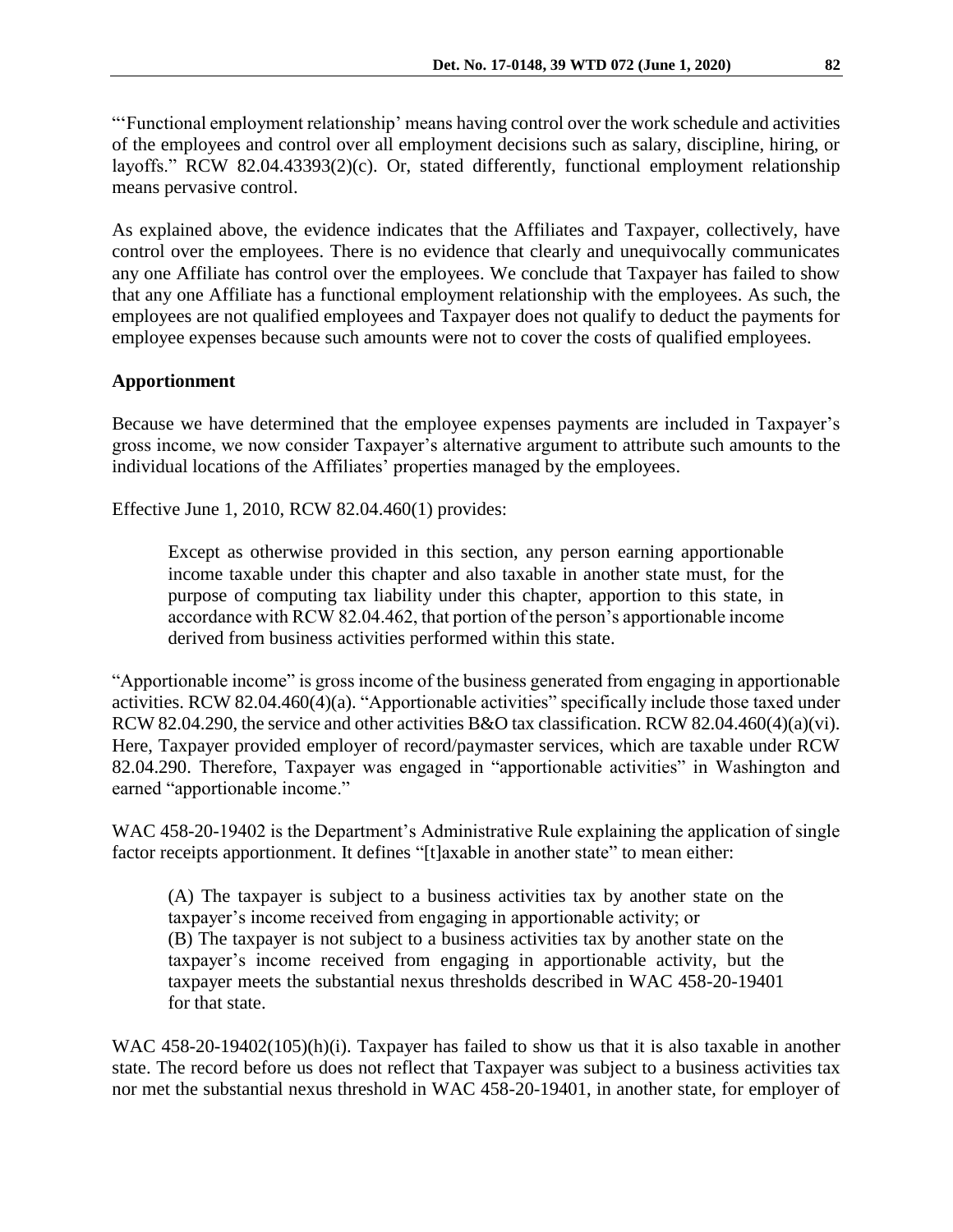record/paymaster activities. Thus, Taxpayer's apportionable income does not appear eligible for apportionment under RCW 82.04.460.

However, both Taxpayer and Audit agree that Taxpayer's gross income from employer of record/paymaster services is subject to apportionment under RCW 82.04.460. Therefore, we assume that Taxpayer has satisfied Audit that it earned apportionable income from employer of record/paymaster services also taxable in another state and apply the applicable laws to determine the appropriate apportionment methodology.

## *Attribution*

Washington employs a "receipts factor" fraction to apportion income to Washington. RCW 82.04.462. Taxpayers multiply apportionable income by the receipts factor fraction, where the numerator is the gross income of the business attributable to Washington and the denominator is the gross income of the business worldwide. RCW 82.04.462(1), (3)(a). The product is the amount of gross income apportioned to Washington.

Gross income is attributed to Washington based on a series of cascading rules set forth in RCW 82.04.462(3)(b). The first rule attributes receipts to the location where the customer received the benefit of the taxpayer's service. RCW 82.04.462(3)(b)(i), WAC 458-20-19402(301). Taxpayer and Audit agree that this rule governs the attribution of Taxpayer's gross income but disagree as to the location where the customer received the benefit of Taxpayer's services.

To start, we determine the identity of the customers. WAC 458-20-19402 defines "[c]ustomer" to mean "a person or entity to whom the taxpayer makes a sale, grants the right to use intangible property, or renders services or from whom the taxpayer otherwise directly or indirectly receives gross income of the business." WAC 458-20-19402(106)(e). Here, Taxpayer is providing employer of record/paymaster services to the Affiliates; thus, Taxpayer's customers are the Affiliates.

Next, we determine the location where the Affiliates (customers) received the benefit of Taxpayer's services. Taxpayer asserts such locations were the locations of the properties managed by employees and Audit asserts such locations were the location of the employees at the headquarters of the Affiliates. WAC 458-20-19402(303) sets forth a framework to determine where the benefit of service was received.

## Services Related to Real Property

If the taxpayer's service relates to real property, then the benefit is received where the real property is located. WAC 458-20-19402(303)(a). "The following is a nonexclusive list of services that relate to real property: (i) Architectural; (ii) Surveying; (iii) Janitorial; (iv) Security; (v) Appraisals; and (vi) Real estate brokerage." WAC 458-20-19402(303)(a).

Taxpayer asserts that the Affiliates receive the benefit of Taxpayer's employer of record/paymaster service at the location of the properties managed by the Affiliates because such service relates to real property. WAC 458-20-19402(303)(a). We disagree. Taxpayer's employer of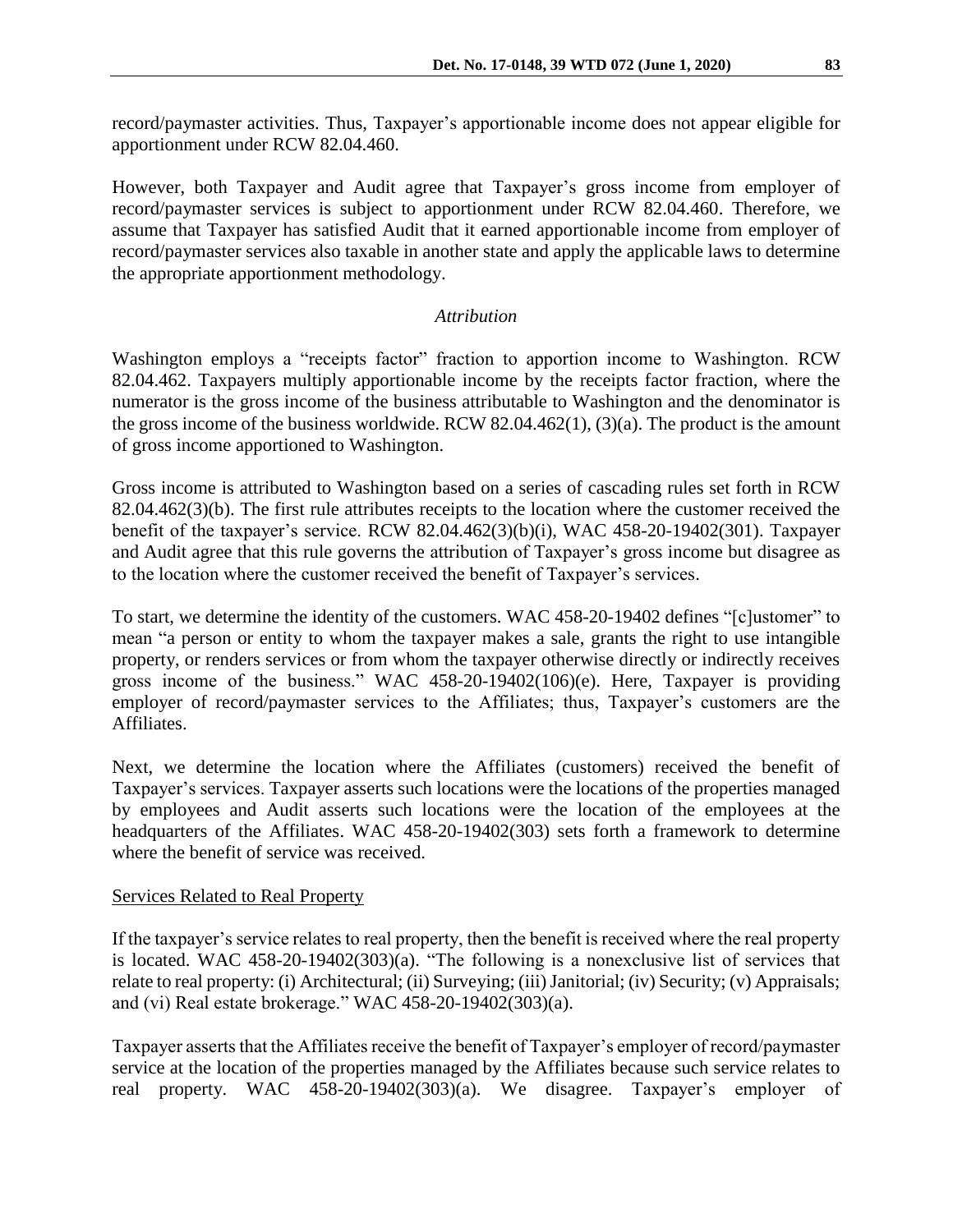record/paymaster service does not relate to real property because it is not a service directly connected to real property, such as architectural, surveying, etc.

### Services Unrelated to Real or Tangible Personal Property, Provided to a Customer in Business, and Related to the Customer's Business Activities

If the taxpayer's service does not relate to real or tangible personal property, the service is provided to a customer engaged in business, and the service relates to the customer's business activities, then the benefit is received where the customer's related business activities occur. WAC 458-20- 19402(303)(c). "The following is a nonexclusive list of business related services: (i) Developing a business management plan; (ii) Commission sales (other than sales of real or tangible personal property); (iii) Debt collection services; (iv) Legal and accounting services not specific to real or tangible personal property; (v) Advertising services; and (vi) Theater presentations." WAC 458- 20-19402(303)(c).

Several examples illustrate the application of this framework. *See* WAC 458-20-19402(304)(c). There is no example that explains the receipt of the benefit of employer of record/paymaster services; however, the following two examples aid us in our analysis:

**Example 24.** Company A provides human resources services to Racko, Inc. which has three offices that use those services in Washington, Oregon, and Idaho. Racko sells widgets and has customers for its widgets in all 50 states. The benefit of the service performed by Company A is received in Racko's locations in Washington, Oregon, and Idaho. Assuming that each office is approximately the same size and uses the services to approximately the same extent, then attributing 1/3 of the receipts to each of the states in which Racko has locations using the services is a reasonable method of proportionally attributing Company A's receipts from Racko.

**Example 25.** Director serves on the board of directors for DEF, Inc. Director's services relate to the general management of DEF, Inc. DEF, Inc. is Director's customer and receives the benefit of Director's services at its corporate domicile. Therefore, Director must attribute the receipts earned from Director's services to DEF to DEF's corporate domicile.

WAC 458-20-19402(304)(c).

Employer of record/paymaster services are similar to the human resource services in Example 24 and general management services in Example 25. Taxpayer provides all the employees that staff the Affiliates and the employees perform the business tasks of the Affiliates. Both examples conclude that services related to employees (human resource and general management) are received at the location of the business – where the customer's related business activities occur.

Here, Taxpayer's employees engage in property management (the business activities of the Affiliates) and are assigned to work at the Affiliates' headquarters in Washington. Taxpayer has stated that employees may travel in the course of their property management activities; however, such travel appears to be occasional and limited to certain employees. We conclude the Affiliates